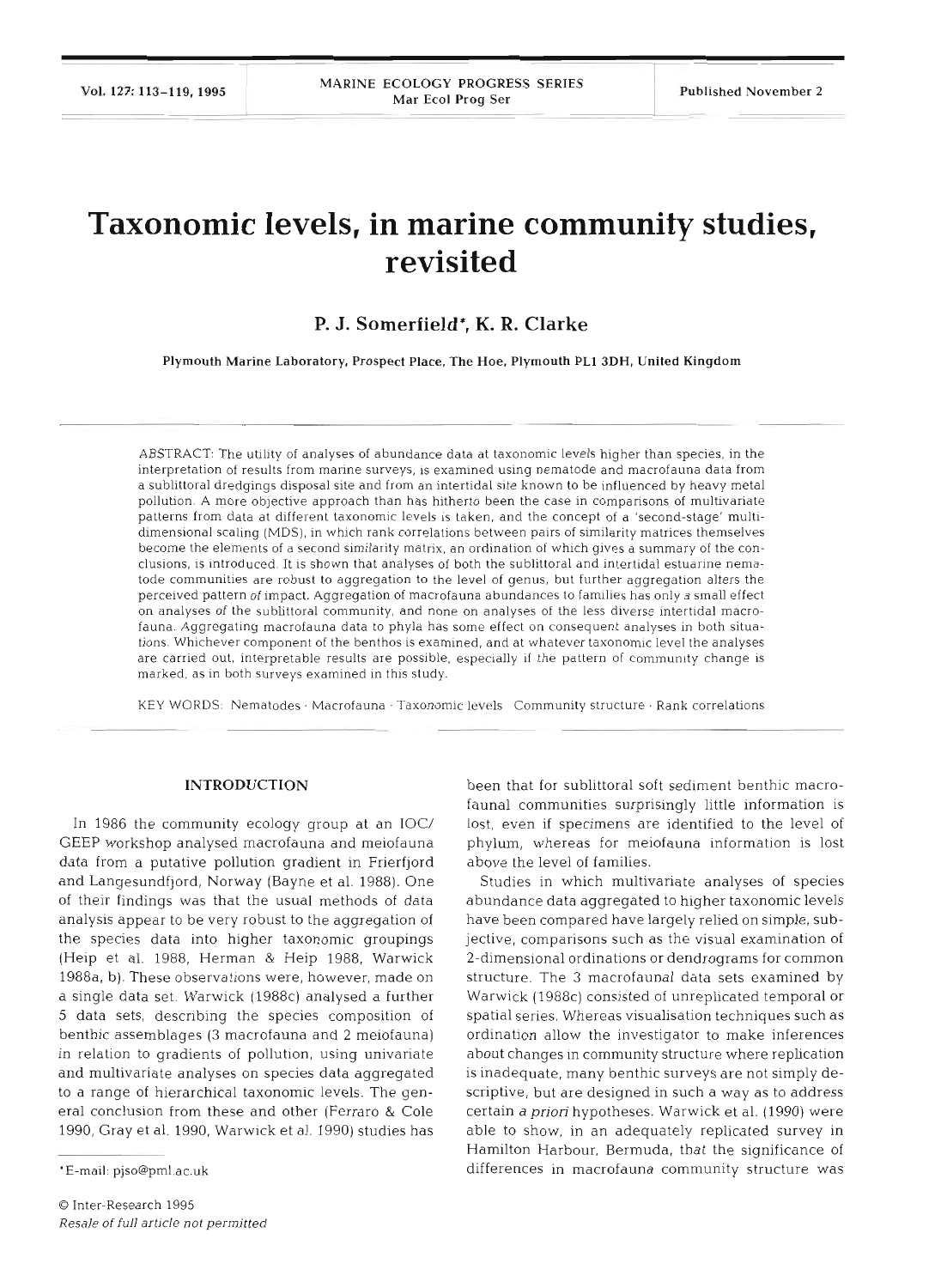altered in analyses at the level of phylum. The relative merits of different components of the benthos in marine pollution studies are discussed by Warwick (1993).

The extent to which aggregation to higher taxonomic levels affects resulting analyses depends on the distribution of species amongst higher taxa in the original samples. Whereas taxonomic aggregation may have a limited effect on analyses of data from diverse sublittoral communities, it is not clear whether this is also true in situations where the communities are less diverse. In particular, in estuarine intertidal communities, it is possible that aggregation may have less of an effect on consequent analyses. More generally, aggregation to higher taxa may not affect analyses of meiofauna1 and macrofaunal community data to the same extent, or in the same way.

The present study utilises non-parametric multivariate techniques to examine the effects of taxonomic aggregation in 2 ways. The first is to examine how the pattern of perceived impact changes as species are aggregated, and the second is to examine the effect that this has on consequent analyses.

**DATA** 

Two sets of species abundance data were used. Both consisted of replicated nematode and macrofauna species abundance data from sites where a clear response to anthropogenic disturbance had been demonstrated.

**Sample rank** 

**Samples** 

Liverpool *Bay,* UK. Nematode abundance data from 4 replicate Craib cores (a deliberate corer) and macrofauna abundance data from 4 replicate Day grabs were taken at 7 stations (numbered 1 to 7) along a transect through a dredgings disposal site in September 1991. In this shallow sublittoral community, 98 species of nematodes and 97 species of macrofauna were present, and a clear response to dredgings disposal at Stns 4 and 5 is shown in analyses of both meiofauna and macrofauna (Somerfield et al. 1995).

*Fa1 estuary system,* UK. Nematode abundance data from **5** cores and macrofauna abundance data from 5 cores were taken from intertidal mudflats in each of 5 creeks (Restronguet, Mylor, Pill, St Just and Percuil) in November 1991. A total of 79 species of nematodes and 23 species of macrofauna were present in the data set and differences in community structure, in both the meiofauna and macrofauna, are related to differences in sediment metal concentrations between creeks (Somerfield et al. 1994a, b).

#### **METHODS**

Nematode abundances were aggregated to the levels of genus, family and, at a higher level, into 4 trophic groups (sensu Wieser 1953) Macrofauna abundances were aggregated to the levels of genus, family and phylum. The majority of the analytical techniques used are described in Clarke & Warwick (1994b) and are included in PRIMER, a suite of computer programs



**MDS** 

Fig. 1 Schematic diagram of the stages in quantifying and displaying agreement in multivanate pattern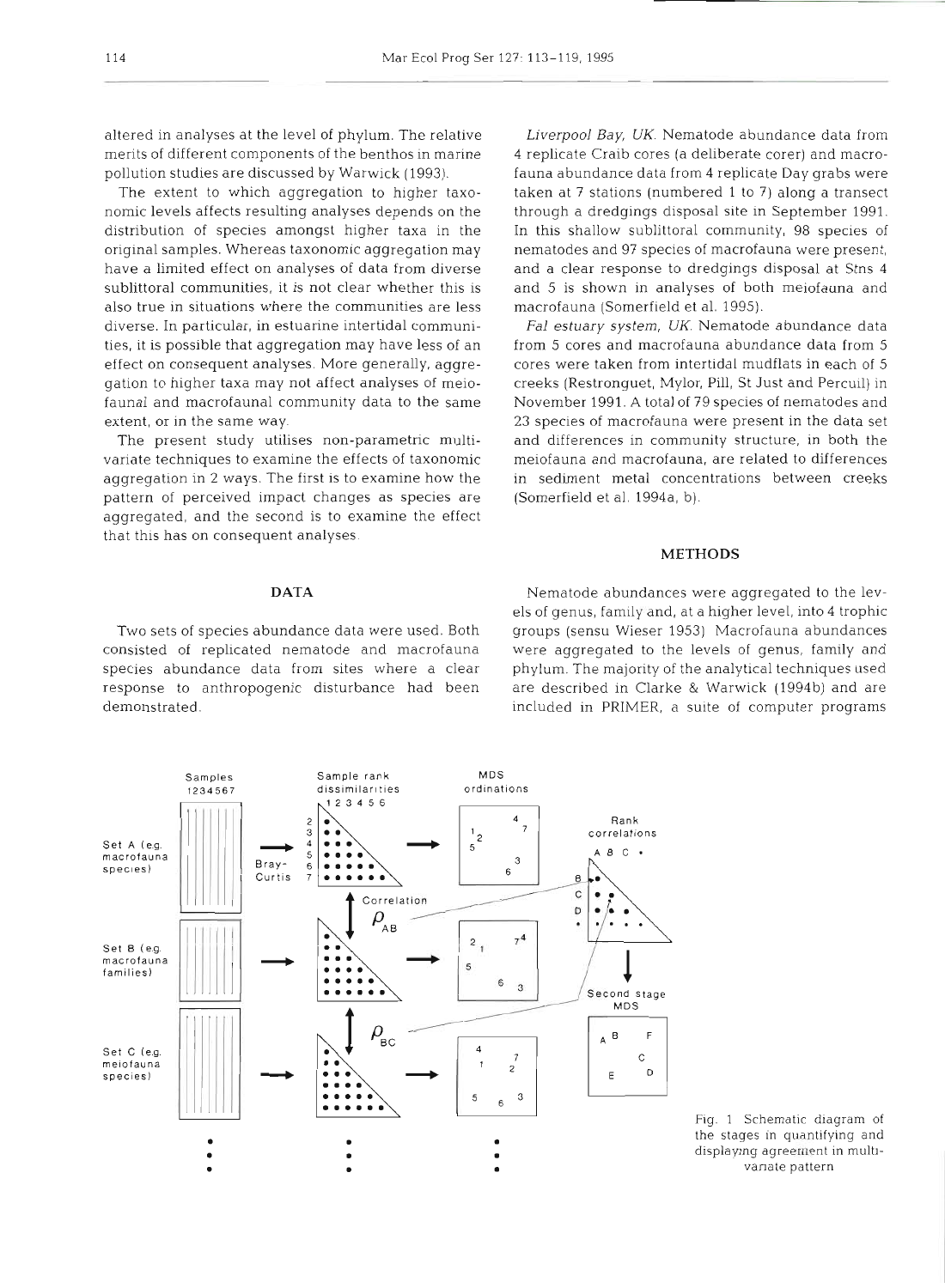developed at the Plymouth Marine Laboratory. Transformations are used to reduce contributions to similarity by abundant taxa, and therefore to increase the importance of the less abundant taxa in the analyses (Clarke 1993), and as nematodes and macrofauna vary in abundance between single individuals and thousands of specimens within samples, a fourth root transformation was applied throughout. Ranked matrices of similarities among samples were constructed using the Bray-Curtis similarity measure (Bray & Curtis 1957). These matrices were compared by means of a procedure used by Clarke & Warwick (1994a) to examine community patterns for evidence of common biotic structure, and by Clarke et al. (1993), in a study of disturbance in coral communities, to measure the degree to which community change conforms to a linear sequence. A Spearman rank correlation (p) was computed between the corresponding elements of each pair of matrices (Fig. 1), and the significance of the correlation determined by a permutation procedure, using the PRIMER program RELATE (Clarke & Warwick 1994b). Note that a permutation procedure is essential here because the standard tables for testing  $\rho$ are invalidated by the lack of independence of elements of a similarity matrix.

Ordination was by non-metric multidimensional scaling (MDS) (Kruskal & Wish 1978, Clarke & Green 1988), and formal significance tests for differences between groups were performed using the ANOSIM permutation test (Clarke & Green 1988, Clarke 1993), again necessary because 'classical' statistical approaches to significance testing are not valid for typical community matrices.

### **RESULTS**

MDS ordinations of nematode and macrofauna abundance data from Liverpool Bay (Fig. 2) and the Fa1 estuary (Fig. 3) indicate that as abundances are aggregated to higher taxonomic levels the overall patterns of community structure are retained. Note that the plots from the highest taxonomic levels have the lowest stress values, which reflect the extent to which the MDS preserves inter-sample relationships in a 2-dimensional plot (Kruskal's stress formula 1). Results of tests for differences between the similarity matrices underlying these ordinations (Table 1) show, not unexpectedly, that the matrices are highly correlated at all taxonomic levels, and the correlations between matrices derived from nematode and macrofauna data are also highly significant. Thus, at both sites, nematode and macrofauna data aggregated to a range of taxonomic levels present a similar pattern. For matrices derived from nematode abundance data, correla-



Fig. 2. MDS ordinations from transformed abundances of, left<br>column, nematode species (stress = 0.14), genera (0.14), fami-<br>lies (0.13), trophic groups (0.07) and, right column, macro-<br>fauna species (stress = 0.16), gener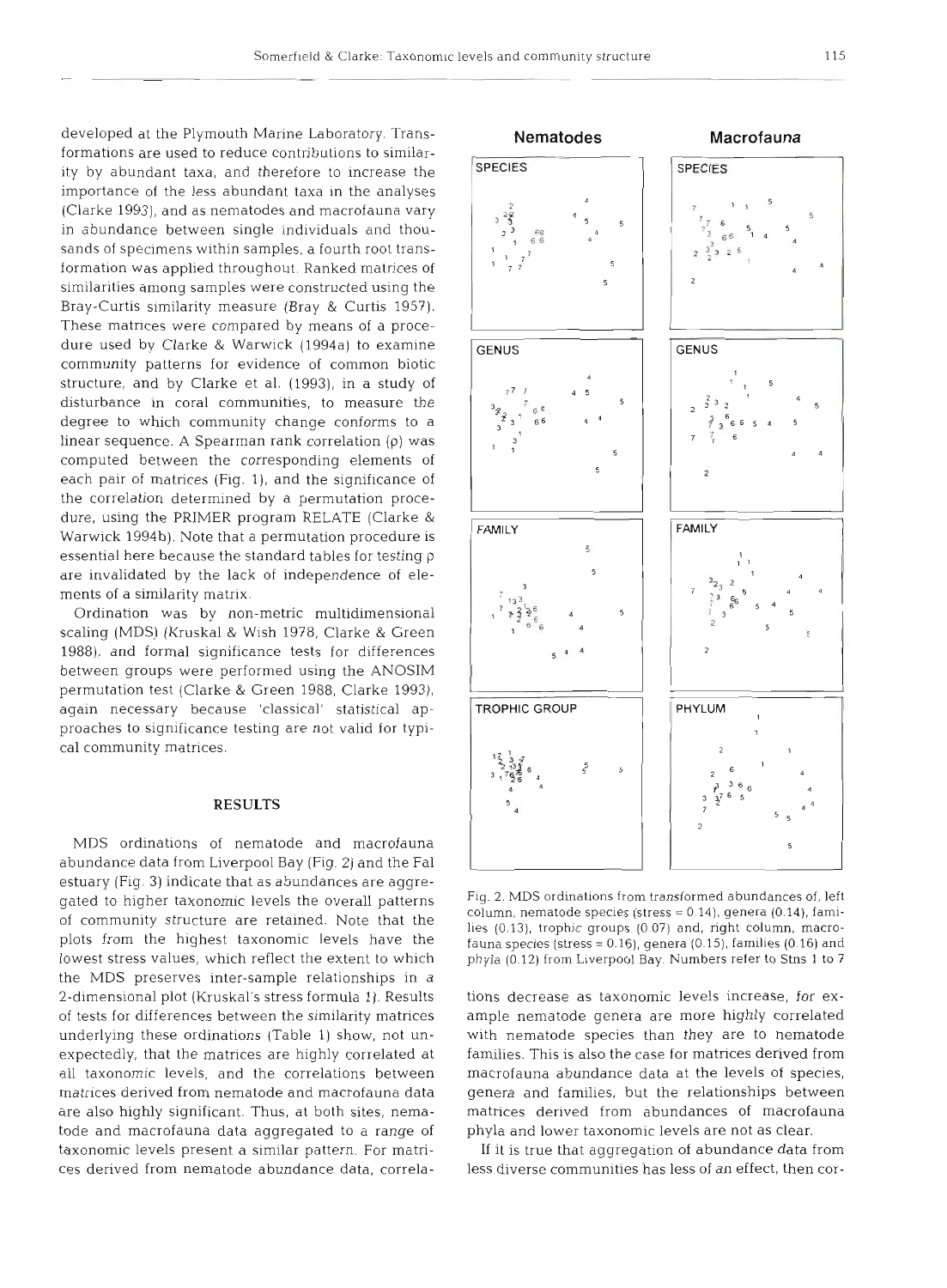relations between matrices derived from macrofauna, and also to a lesser extent nematode, data from the Fa1 estuary should be higher than those from Liverpool Bay. This is generally true (Table l) with the exception of correlations wlth matrices derived from abundances of nematode trophic groups.

To visualise these interrelationships we can use the inter-matrix correlations (Table 1) as input similarities in the creation of 'second-stage' MDS ordinations (Fig. l), so that the distance between taxonomic groups in the ordinations reflects the degree to which the similarity matrices are correlated. The ordination from the sublittoral communities of Liverpool Bay (Fig. 4) shows that, for nematodes, matrices derived from abundances of species and genera are very similar, and differences between them and matrices derived from abundances of macrofauna species, genera and families are fairly consistent. As nematode abundances are aggregated to families and trophic groups, and macrofauna to phyla, relative differences increase, in opposite directions. In the estuarine situation (Fig. 4) the pattern is similar with some subtle but interesting contrasts. As might be expected, the matrices derived from abundances of macrofauna species, genera and families form a tight cluster. Nematode species and genus level matrices are also very similar, and there is a pattern of increasing relative difference between matrices derived from nematode abundances aggregated to higher taxonomic levels, as in the ordination from the sublittoral data. The difference is that in the

Table 1. Pairwise Spearman rank correlations between similarity matrices, derived from nematode and macrofauna species abundance data, aggregated to a range of taxonomic levels. N: nematodes; M: macrofauna; S: species; G: genera; F: families; T: trophic groups; P: phyla. All correlations are significantly different from zero, by a permutation test (RELATE), at least at  $p < 0.001$ 

| Liverpool Bay |       |       |       |       |       |       |       |  |
|---------------|-------|-------|-------|-------|-------|-------|-------|--|
| ΝG            | 0.975 |       |       |       |       |       |       |  |
| NF            | 0.826 | 0.847 |       |       |       |       |       |  |
| NT            | 0.706 | 0.736 | 0.823 |       |       |       |       |  |
| MS            | 0.570 | 0.563 | 0.497 | 0.381 |       |       |       |  |
| МG            | 0.575 | 0.571 | 0.512 | 0.400 | 0.984 |       |       |  |
| MF            | 0.588 | 0.578 | 0.513 | 0.397 | 0.970 | 0.979 |       |  |
| MP            | 0.502 | 0.493 | 0.444 | 0.329 | 0.750 | 0.741 | 0.759 |  |
|               | NS    | NG    | NF    | NT    | МS    | MG    | MF    |  |
| Fal estuary   |       |       |       |       |       |       |       |  |
| ΝG            | 0.977 |       |       |       |       |       |       |  |
| ΝF            | 0.888 | 0.902 |       |       |       |       |       |  |
| ΝT            | 0.685 | 0.693 | 0.780 |       |       |       |       |  |
| <b>MS</b>     | 0.616 | 0.585 | 0.589 | 0.559 |       |       |       |  |
| MG.           | 0.615 | 0.582 | 0.587 | 0.552 | 0.999 |       |       |  |
| MF            | 0.609 | 0.573 | 0.590 | 0.549 | 0.982 | 0.984 |       |  |
| МP            | 0.493 | 0.479 | 0.477 | 0.506 | 0.799 | 0.793 | 0.769 |  |
|               | ΝS    | ΝG    | NF    | NT    | МS    | МG    | MF    |  |
|               |       |       |       |       |       |       |       |  |



Fig. 3. MDS ordinations from transformed abundances of, left column, nematode species (stress  $= 0.12$ ), genera (0.13), families (0.10), trophic groups (0.06) and. right column. macrofauna species (stress =  $0.07$ ), genera (0.08), families (0.09) and phyla (0.01) from creeks (K: Restronguet; M: Mylor; P: Pill; J: St Just; E: Percuil) in the Fa1 estuary system

Fa1 estuary the pattern is not as divergent, and the correlations between matrices derived from macrofauna species, genera and families, compared with matrices derived from nematode abundances at all taxonomic levels, are consistent.

To examine the effect of using aggregated data on subsequent analyses l-way ANOSIM was used to test for significant differences in community structure be-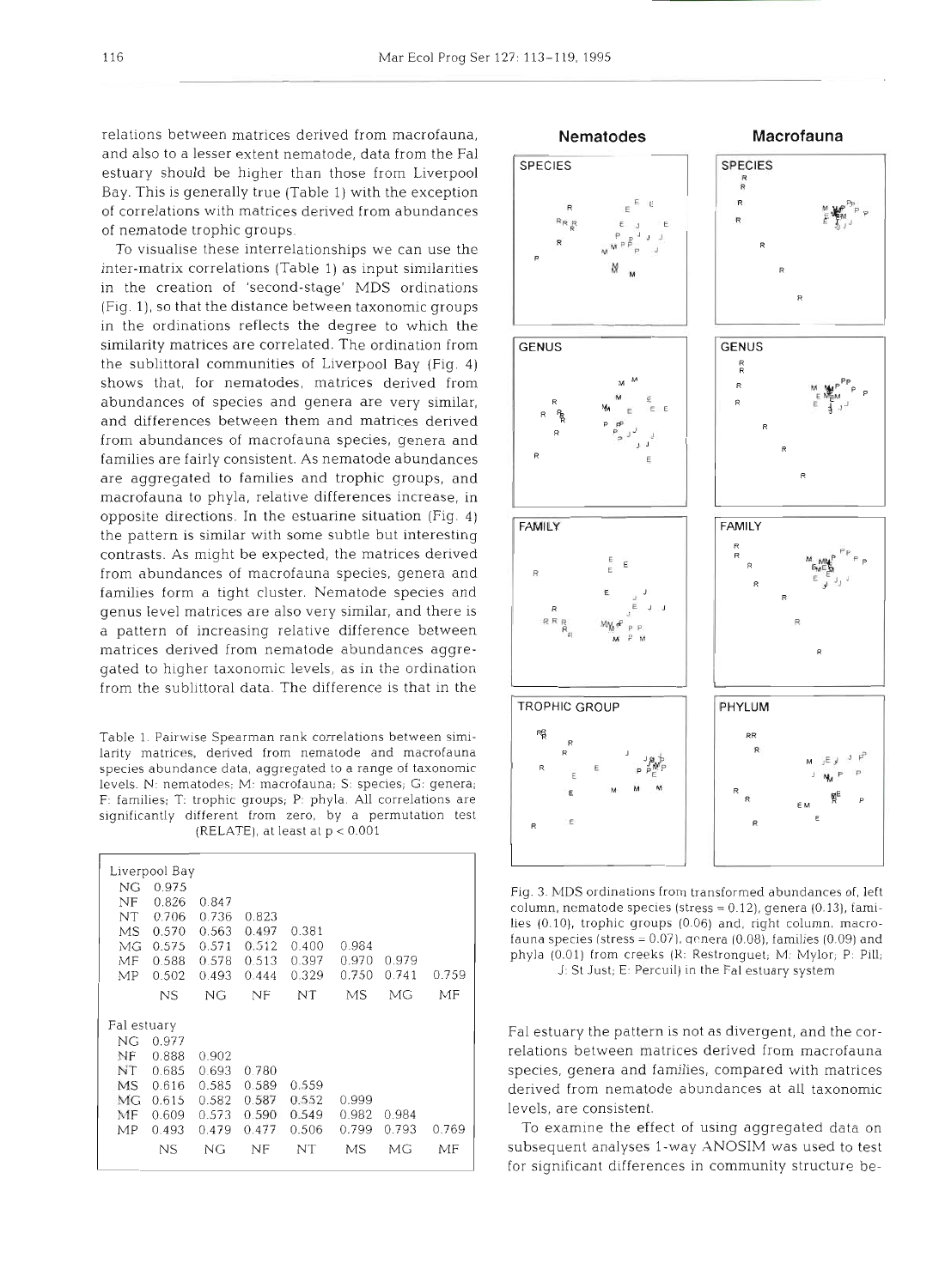

tween the 7 stations in Liverpool Bay, and between the 5 creeks in the Fa1 estuary system, using all 8 similarity files from each site (Table 2). Values of the ANOSIM statistic  $(R)$  in the global tests for differences between groups decrease strongly in analyses of nematode data from Liverpool Bay, and consistently if less strongly in analyses of nematode data, aggregated to the level of genus and above, from the Fa1 estuary. Thus, as nematode data are aggregated, the ability of ANOSIM to discriminate between stations decreases. For macrofauna this does not appear to be the case.  $R$  values do decrease in analyses of aggregated data from the Fa1 estuary, but the value for phyla at Liverpool Bay is actually higher than the value for genera or families, though the range of actual values is small, and differences are too slight to be interpretable.

In the majority of analyses, however, it is the pattern of significant pairwise differences that is used to infer an effect. Owing to the strong gradients in our original data, the majority of the differences between stations are significant, so we only give the results of pairwise Fig. 4. 'Second-stage' ordinations, by MDS, of ranked inter-<br>matrix rank correlations (Table 1); stress = 0.01 significant (Table 2). It is immediately apparent that significant (Table 2). It is immediately apparent that

| Table 2. Summary of results from 1-way ANOSIM. Value of ANOSIM statistic $(R)$ for global test for differences between groups |  |  |
|-------------------------------------------------------------------------------------------------------------------------------|--|--|
| in each matrix (p < 0.001 in all cases), and results of pairwise tests in which p > $0.05$                                    |  |  |

P- -

|                                                                                                   | Liverpool Bay                                                                                                                       |                                                                                                                                                           |                      |                            |                                                         | Fal estuary system                                                                                       |                                              |                |                                                                         |       |                |
|---------------------------------------------------------------------------------------------------|-------------------------------------------------------------------------------------------------------------------------------------|-----------------------------------------------------------------------------------------------------------------------------------------------------------|----------------------|----------------------------|---------------------------------------------------------|----------------------------------------------------------------------------------------------------------|----------------------------------------------|----------------|-------------------------------------------------------------------------|-------|----------------|
| Nematodes                                                                                         |                                                                                                                                     | Macrofauna                                                                                                                                                |                      | Nematodes                  |                                                         | Macrofauna                                                                                               |                                              |                |                                                                         |       |                |
| Stns                                                                                              | R                                                                                                                                   | p                                                                                                                                                         | Stns                 | R                          | p                                                       | Creek                                                                                                    | R                                            | p              | Creek                                                                   | R     | p              |
| 2, 3<br>4, 5                                                                                      | 0.219<br>0.094                                                                                                                      | Species (global $R = 0.716$ )<br>0.114<br>0.229                                                                                                           | 2, 3<br>3, 6         | 0.042<br>0.271             | Species (global $R = 0.678$ )<br>0.457<br>0.171         | Species (global $R = 0.816$ )                                                                            |                                              |                | Species (global $R = 0.492$ )<br>Mylor, Percuil -0.012 0.532            |       |                |
| 2, 3<br>4,5                                                                                       | Genus (global $R = 0.690$ )<br>0.208<br>0.052                                                                                       | 0.086<br>0.257                                                                                                                                            | 2, 3<br>3, 6         | $-0.010$<br>0.271          | Genus (global $R = 0.647$ )<br>0.571<br>0.114           | Genus (global $R = 0.817$ )                                                                              |                                              |                | Genus (global $R = 0.493$ )<br>Mylor, Percuil -0.056 0.635              |       |                |
| 1, 2<br>1, 3<br>1, 6<br>1, 7<br>2, 6<br>4, 5<br>5, 6                                              | Family (global $R = 0.494$ )<br>0.240<br>0.271<br>0.438<br>0.177<br>0.406<br>0.240<br>0.417                                         | 0.086<br>0.057<br>0.057<br>0.200<br>0.057<br>0.143<br>0.086                                                                                               | 2, 3<br>3, 6<br>4, 5 | 0.052<br>0.167<br>0.260    | Family (global $R = 0.665$ )<br>0.371<br>0.229<br>0.086 | Family (global $R = 0.725$ )<br>Mylor, Percuil 0.176 0.111                                               |                                              |                | Family (global $R = 0.479$ )<br>Mylor, Percuil 0.052 0.333              |       |                |
| 1, 2<br>1, 3<br>1, 7<br>2, 3<br>2, 5<br>2, 6<br>2,7<br>3, 6<br>3, 7<br>4, 5<br>5, 6<br>5,7<br>6,7 | $-0.115$<br>$-0.063$<br>$-0.146$<br>$-0.167$<br>0.573<br>0.354<br>$-0.104$<br>0.292<br>$-0.323$<br>0.385<br>0.500<br>0.552<br>0.292 | Trophic groups (global $R = 0.305$ )<br>0.743<br>0.600<br>0.686<br>0.800<br>0.057<br>0.086<br>0.629<br>0.114<br>1.000<br>0.114<br>0.057<br>0.057<br>0.057 | 2, 3<br>3.7<br>5, 6  | $-0.010$<br>0.135<br>0.469 | Phylum (global $R = 0.668$ )<br>0.543<br>0.229<br>0.057 | Trophic groups (global $R = 0.513$ )<br>Mylor, Pill<br>Mylor, St Just<br>Mylor, Percuil<br>Pill, St Just | 0.044 0.254<br>0.204<br>0.356<br>0.116 0.103 | 0.071<br>0.056 | Phylum (global $R = 0.422$ )<br>Mylor, St Just<br>Mylor, Percuil -0.100 | 0.200 | 0.079<br>0.675 |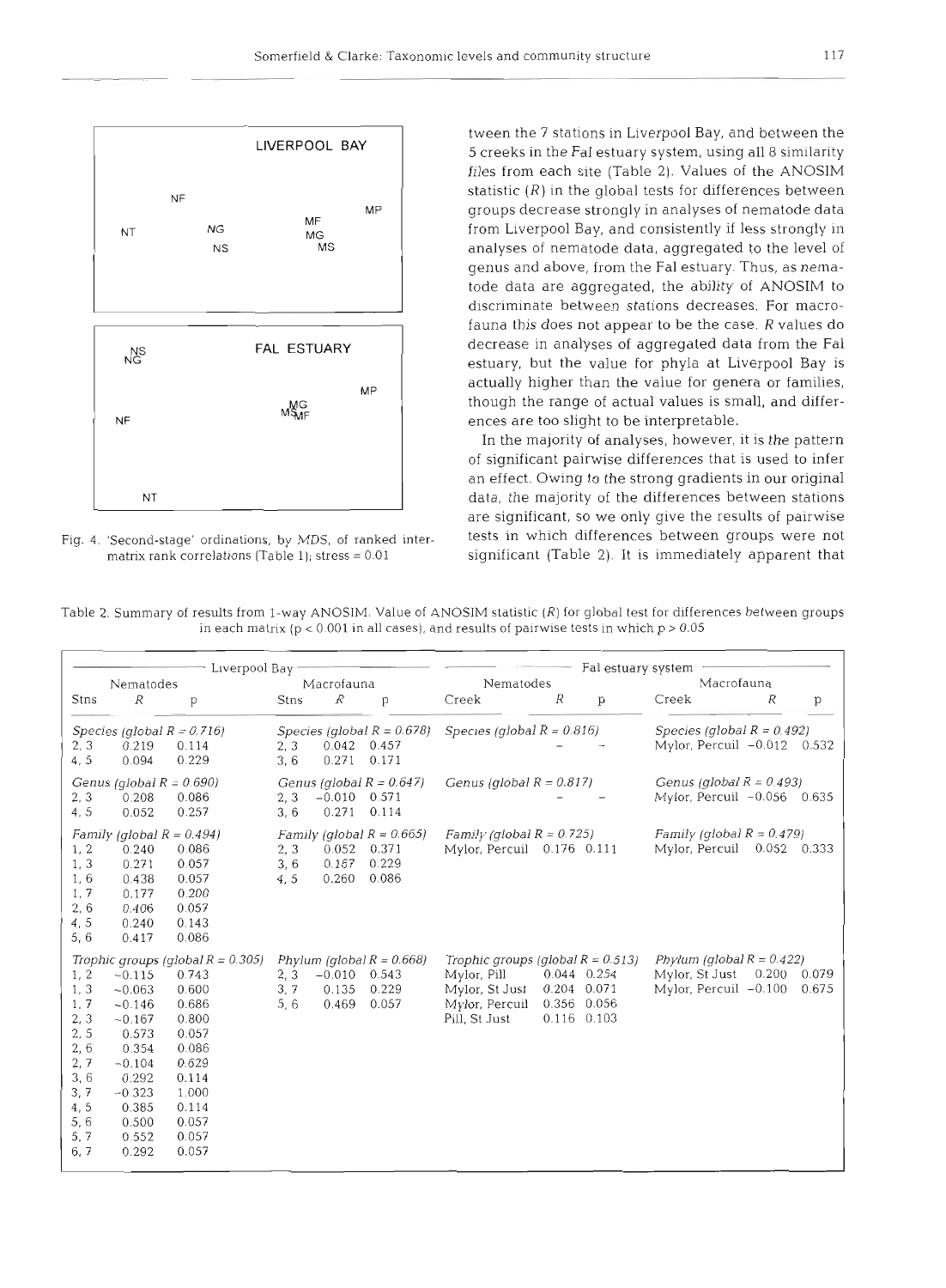aggregating nematode abundances above the level of genus alters the apparent pattern at both sites, and discrimination between groups of samples begins to break down, albeit only slightly in the Fa1 estuary, with differences between 2 creeks becoming marginally insignificant at the level of families. For macrofauna the pattern of intergroup discrimination begins to break down at the level of families in the sublittoral situation, but again only slightly, with differences between 2 extra stations being marginally insignificant at the level of families. In the estuarine mudflats pattern only begins to break down at the level of phyla. In both situations ANOSIM using matrices derived from phyletic abundances of macrofauna is better at discriminating between groups of samples than trophic groups of nematodes, but the patterns of significant differences are not the same as those in analyses of lower taxonomic levels.

#### **DISCUSSION**

No notable differences between analyses of species abundance data and analyses of genus abundances were apparent in this study. In sublittoral benthic communities consistent differences were found between patterns in analyses of nematode abundances at the levels of species or genera, and patterns in analyses of macrofauna abundances at the levels of species, genera or families. Aggregation of nematode or macrofaunal data to higher taxonomic levels produced a shift in apparent changes in community structure and reduced the ability of ANOSIM to discriminate between stations. This is not to say that data aggregated to higher taxonomic levels are not of use, however. Stn 4, and to a lesser extent Stn 5, within the disposal site, are still seen to be different to the rest, indicating an impact as a result of dredgings disposal. In the Fa1 estuary all the creeks were significantly different in analyses of nematode data at the levels of species and genera, whereas at the level of families the discrimination between Mylor & Percuil Creeks was lost. Analyses of trophic groups did not discriminate between most of the creeks, but again the most impacted creek, Restronguet (Somerfield et al. 1994a), was separated from the others. As expected, aggregation of macrofaunal abundance data from the intertidal mudflats to families had little effect, and to phyla had some effect, although the results are still interpretable.

In conclusion, using new and more objective techniques, the findings of previous studies (e.g. Heip et al. 1988, Herman & Heip 1988, Warwick 1988a, b, c, Gray et al. 1990, Warwick et al. 1990) that analyses of sublittoral nematode communities are robust to aggregation to the level of genus, but further aggregation

begins to alter the perceived pattern of impact, are confirmed. In the present study these findings are extended to an intertidal estuarine nematode community. In so far as these samples are typical, we can also say that aggregation of macrofauna abundances to families has only a small effect on analyses of diverse sublittoral communities, and none on analyses of intertidal macrofauna. Aggregating macrofauna data to phyla has some effect on consequent analyses in both situations. Whichever component of the benthos is examined, and at whatever taxonomic level the analyses are carried out, interpretable results are possible, especially if the pattern of community change is marked, as it is at both the sites examined in this study. That being said, it must be remembered that the detection of a change in community structure at the level of phylum, in response to a putative pollution gradient, tells us little about the nature of that response, and that for examining issues of causality, or for designing laboratory experiments to investigate a pollution effect, some knowledge of the species present, and their ecology, may be required.

Acknowledgements. This work was funded by the UK Ministry of Agriculture, Fisheries and Food as part of an evaluation of the use of meiofauna in marine pollution monitoring programmes (project no. AE0210).

#### LITERATURE CITED

- Bayne BL, Clarke KR, Gray JS (1988) Biological effects of pollutants: results of a practical workshop. Mar Ecol Prog Ser 46:l-278
- Bray JR. Curtis JT (1957) An ordination of the upland forest communities of Southern Wisconsin. Ecol Monogr 27: 325-349
- Clarke KR (1993) Non-parametric multivariate analyses of changes in community structure. Aust J Ecol 18:117-143
- Clarke KR. Green RH (1988) Statistical design and analysis for a 'biological effects' study. Mar Ecol Prog Ser 46: 213-226
- Clarke KR. Warwick RM (1994a) Similarity-based testing for community pattern: the 2-way layout with no replication. Mar Biol 118:16?-176
- Clarke KR. Warwick RM (1994b) Changes in marine communities: an approach to statistical analysis and mterpretation. Plymouth Marine Laboratory, Plymouth
- Clarke KR. Warwick RM, Brown BE (1993) An index showing breakdown of seriation, related to disturbance, in a coralreef assemblage. Mar Ecol Prog Ser 102:153-160
- Ferraro SP, Cole FA (1990) Taxonomic level and sample size sufficient for assessing pollution impacts on the Southern California Bight macrobenthos. Mar Ecol Prog Ser 67: 251-262
- Gray JS, Clarke KR, Warwick RM, Hobbs G (1990) Detection of initial effects of marine pollution on marine benthos: an example from the Ekofisk and Eldfisk oilfields, North Sea. Mar Ecol Prog Ser 66:285-299
- Heip C, Warwick RM, Carr MR, Herman PMJ, Huys R, Smol N. Van Holsbeke K (1988) Analysis of community attnb-